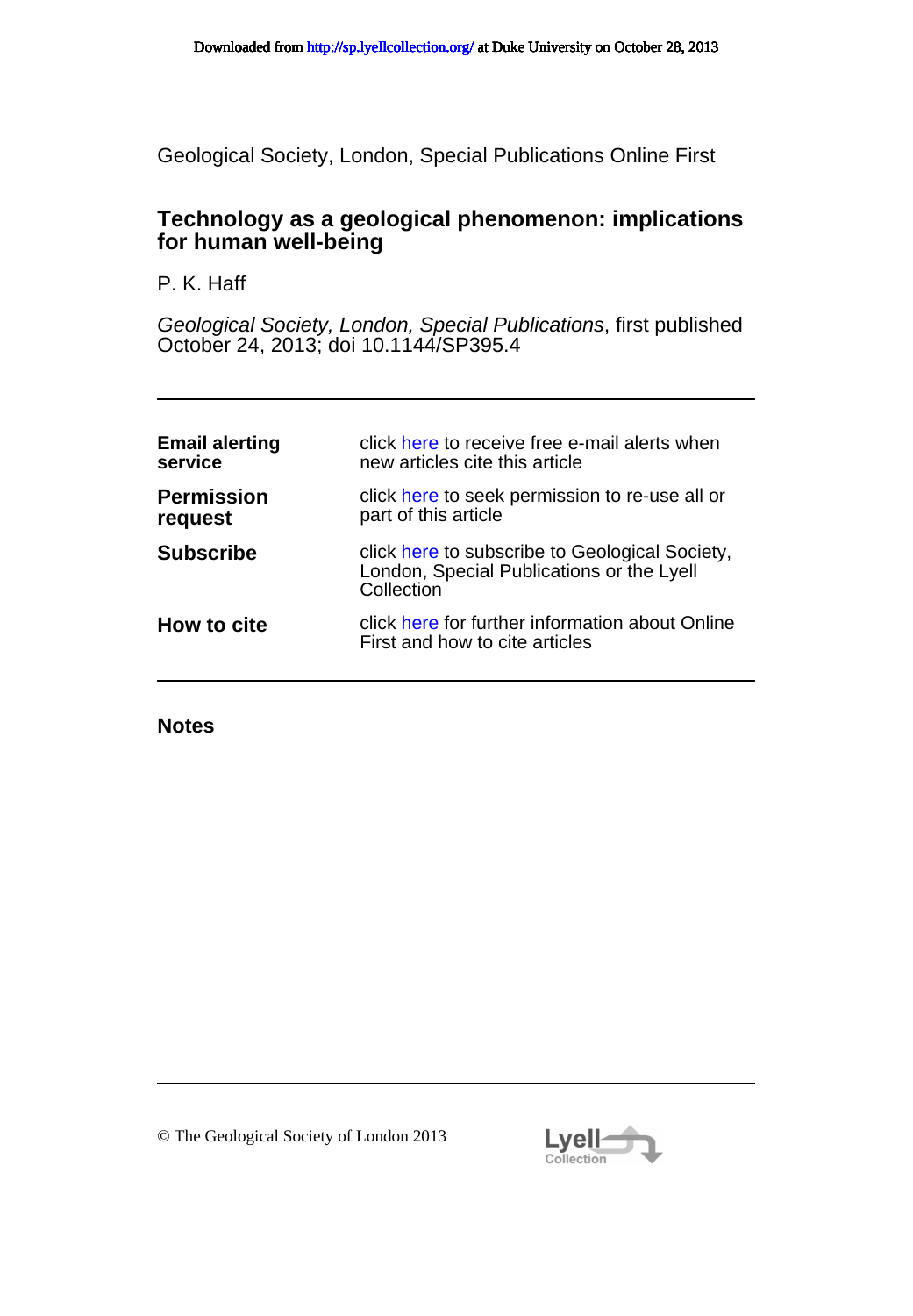# Technology as a geological phenomenon: implications for human well-being

## P. K. HAFF

Division of Earth and Ocean Sciences, Nicholas School of the Environment, Duke University, Box 90233, Durham, North Carolina 27516, USA (e-mail: haff@duke.edu)

Abstract: The technosphere, the interlinked set of communication, transportation, bureaucratic and other systems that act to metabolize fossil fuels and other energy resources, is considered to be an emerging global paradigm, with similarities to the lithosphere, atmosphere, hydrosphere and biosphere. The technosphere is of global extent, exhibits large-scale appropriation of mass and energy resources, shows a tendency to co-opt for its own use information produced by the environment, and is autonomous. Unlike the older paradigms, the technosphere has not yet evolved the ability to recycle its own waste stream. Unless or until it does so, its status as a paradigm remains provisional. Humans are 'parts' of the technosphere – subcomponents essential for system function. Viewed from the inside by its human parts, the technosphere is perceived as a derived and controlled construct. Viewed from outside as a geological phenomenon, the technosphere appears as a quasi-autonomous system whose dynamics constrains the behaviour of its human parts. A geological perspective on technology suggests why strategies to limit environmental damage that consider only the needs of people are likely to fail without parallel consideration of the requirements of technology, especially its need for an abundant supply of energy.

The case for a new geological epoch has been articulated by Crutzen and others (e.g. Crutzen & Stoermer 2000; Crutzen 2002; Steffen et al. 2011) with the argument that the impact on and co-option of natural processes by human actions has become sufficiently intense that the characteristics of the recent but mostly natural Holocene world no longer adequately correspond to the suite of Earth surface processes operating today. Among the consequences of human actions that have or are threatening to significantly alter natural Earth function are the exploitation of a large fraction of the Earth's land surface for human purposes, 38% of which was agricultural land in 2009 (FAO 2011), fixation of more atmospheric nitrogen than fixed by all natural terrestrial processes (Vitousek et al. 1997), appropriation of terrestrial organic material equivalent to 40% of net primary production (Vitousek *et al.* 1986), extinction of biological species, which, at the current rate, exceeds that leading up to the 'Big Five' mass extinction events of geological history (occurring at the end of the Ordovician, Devonian, Permian, Triassic and Cretaceous periods) (Barnosky et al. 2011), interception by dams of 25–30% of global sediment load (Vorosmarty et al. 2003), impoundment of up to 15% of global runoff (Nilsson et al. 2005) and consumption of energy at c.20% of the rate of photosynthetic energy flow through the biosphere (Sassoon et al. 2009). Moreover there is an expectation of continued change in Earth function as a consequence of human activity (IPCC 2007), including further

warming of the atmosphere, shifts in the geographical distribution of species, continued recession of glaciers, melting of permafrost, vanishing of latesummer Arctic sea ice, and continued sea-level rise. To emphasize the importance of human actions on Earth function, a new name, 'Anthropocene', has been proposed for the modern geological epoch (Crutzen & Stoermer 2000).

## Technology from the outside

The logic of inaugurating a new nomenclature to reflect the changed and changing conditions of the globe over the past few centuries is convincing. Here, we offer a slightly different emphasis on the nature of this recent transition out of the Holocene by highlighting the role that technology plays in defining the world we now inhabit. The proliferation of technology across the globe defines the technosphere – the set of large-scale networked technologies that underlie and make possible rapid extraction from the Earth of large quantities of free energy and subsequent power generation, longdistance, nearly instantaneous communication, rapid long-distance energy and mass transport, the existence and operation of modern governmental and other bureaucracies, high-intensity industrial and manufacturing operations including regional, continental and global distribution of food and other goods, and a myriad additional 'artificial' or 'non-natural' processes without which modern

From: Waters, C. N., Zalasiewicz, J. A., Williams, M., Ellis, M. A. & Snelling, A. M. (eds) A Stratigraphical Basis for the Anthropocene. Geological Society, London, Special Publications, 395, http://dx.doi.org/10.1144/SP395.4  $\odot$  The Geological Society of London 2013. Publishing disclaimer: www.geolsoc.org.uk/pub\_ethics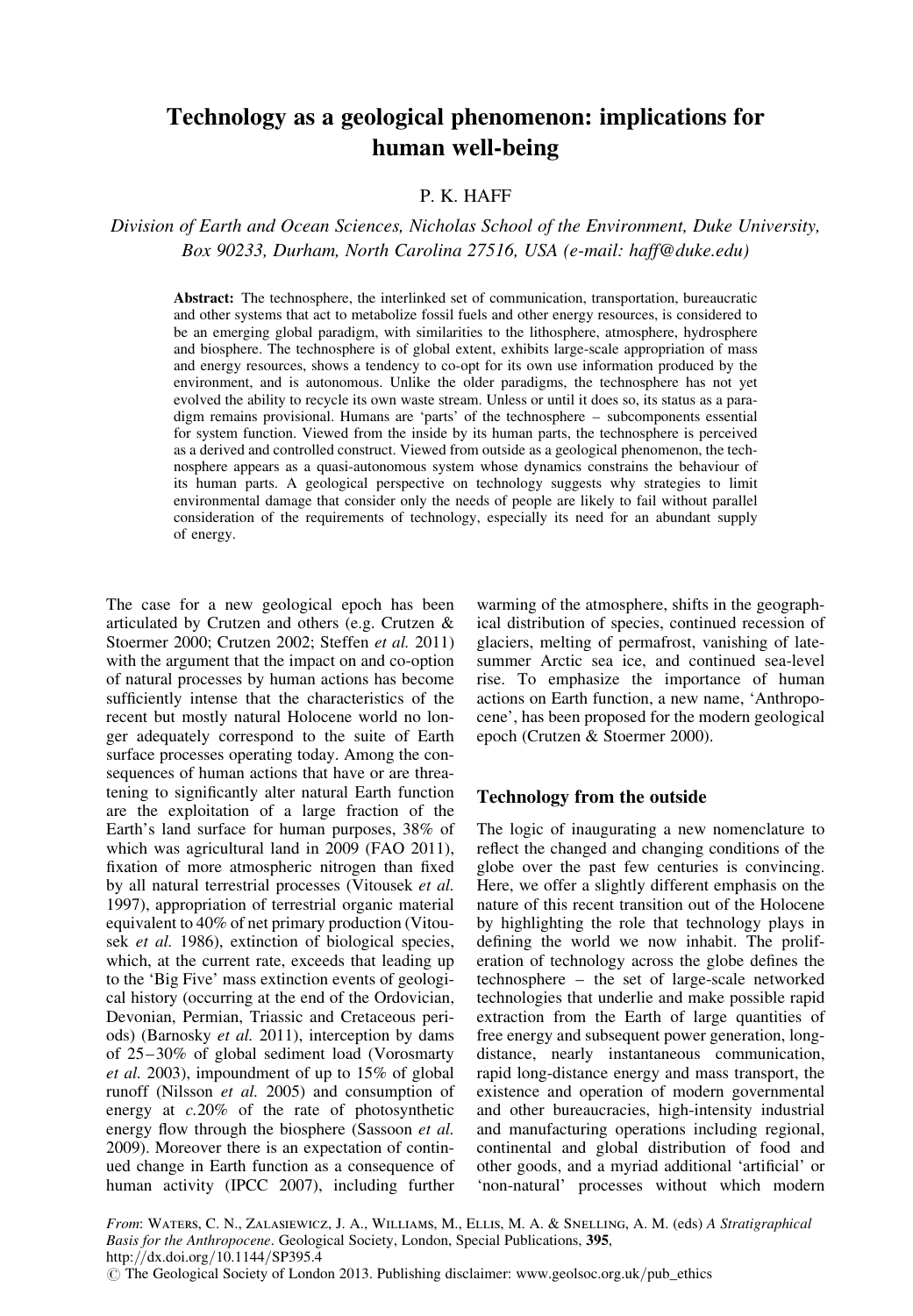civilization and its present  $7 \times 10^9$  human constituents could not exist. If the term 'anthroposphere' is meant to emphasize the role of human beings as causative agents responsible for Earth transformations that define the Anthropocene, the use of 'technosphere' suggests a more detached view of an emerging geological process that has entrained humans as essential components that support its dynamics. (To aid readability, and where confusion will not result, the word 'technology' is sometimes used below as a synonym for 'technosphere'.)

Because we design, manufacture, deploy and maintain many of the parts, or 'artefacts', of which technology is composed, and then network them together to obtain a desired function, it is natural for humans to see the technosphere from the 'inside' and to think of it as a purely derivative phenomenon, dependent entirely on humans for its creation and continued existence. However, that is only half the story. The human population, at anything like its current size, is deeply dependent on the existence of the technosphere. Without the support structure and services provided by technology, the human population would quickly decline towards its Stone Age base of no more than ten million (US Census Bureau 2012) individuals. The technosphere is not 'just' a human-created phenomenon, because, except for simple artefacts like stone tools, humans did not create technology independently, but only in the context of existing technological systems. From the outside, that is, from its own vantage point, notwithstanding that its human parts are essential, technology appears to have bootstrapped itself into its present state. This is the same process that characterizes all emergent complex systems vis-à-vis their small-scale components; that is, large-scale dynamics appears spontaneously (e.g. Laughlin & Pines 2000; Werner 2003) and defines an environment within which small system components must operate.

Moreover, small components (which may themselves be systems) that are essential to overall system function often do not operate independently, but are constrained by and often depend for their existence on the emergent properties for which their own actions provide necessary support. If the parts are simple enough, they can survive the demise of the emergent system they once helped define, as sand grains remain when the dune disperses. However, more complex parts, like the stratigraphic layers inside a dune, often can maintain their existence only in the environment they help create (signature aeolian stratigraphy vanishes with the dune). Similarly, in the ruins of collapsed civilizations, surviving parts tend to be simple and inert, like the scattered stone blocks that once cooperated to define a building or monument. The more complex, dynamic parts of the

civilization – buildings, institutions and cities – often cannot maintain their existence if the larger system they helped define ceases to exist. In a similar way, humans have become entrained within the matrix of technology and are now borne along by a supervening dynamics from which they cannot simultaneously escape and survive.

In this paper we adopt the non-anthropocentric view that technology is a global phenomenon that follows its own dynamics, representing something truly new in the world – the opening phase of a new paradigm of Earth history. In this sense one might say that technology is the next biology.

# Commonalities and contrasts between technology and earlier paradigms

#### Global extent

Identifying commonalities between the technosphere and older geological paradigms helps paint a clearer picture of the potential role of the technosphere as a defining and potentially enduring mode of Earth organization. Identifying contrasts on the other hand helps to show how the technosphere must evolve if it is to finally attain a true paradigmatic status.

Geological paradigms are recognized as such partly because their dynamics are far-reaching – indeed global – in extent, like the paradigms expressed by the hydrological cycle, atmospheric circulation, plate tectonics and biological processes. In recognition of the fact of global coverage we refer to the spheres: the hydrosphere, the atmosphere, the lithosphere and the biosphere. In a similar way technology penetrates to nearly every part of the globe through a web of communication and transportation networks. On land the technosphere transports large quantities of solids further and faster than any natural process except sediment transport by rivers (Haff 2010). The technosphere is also manifest in the wide distribution of myriad artefacts such as needles, motors and medicines, and by technological or technologically assisted processes like pumping and harvesting, as well as by nominally human activities that are closely tied to technological processes, such as watching television or filling out tax forms. Most such localized systems, processes and artefacts derive from, or are connected either directly or indirectly to, the globe-spanning networks of the technosphere.

If we take the State (capitalized to indicate a political entity rather than a generic state of a system) as an example of a large coherent component of the technosphere, then almost all the world's people are parts of (subject to) States and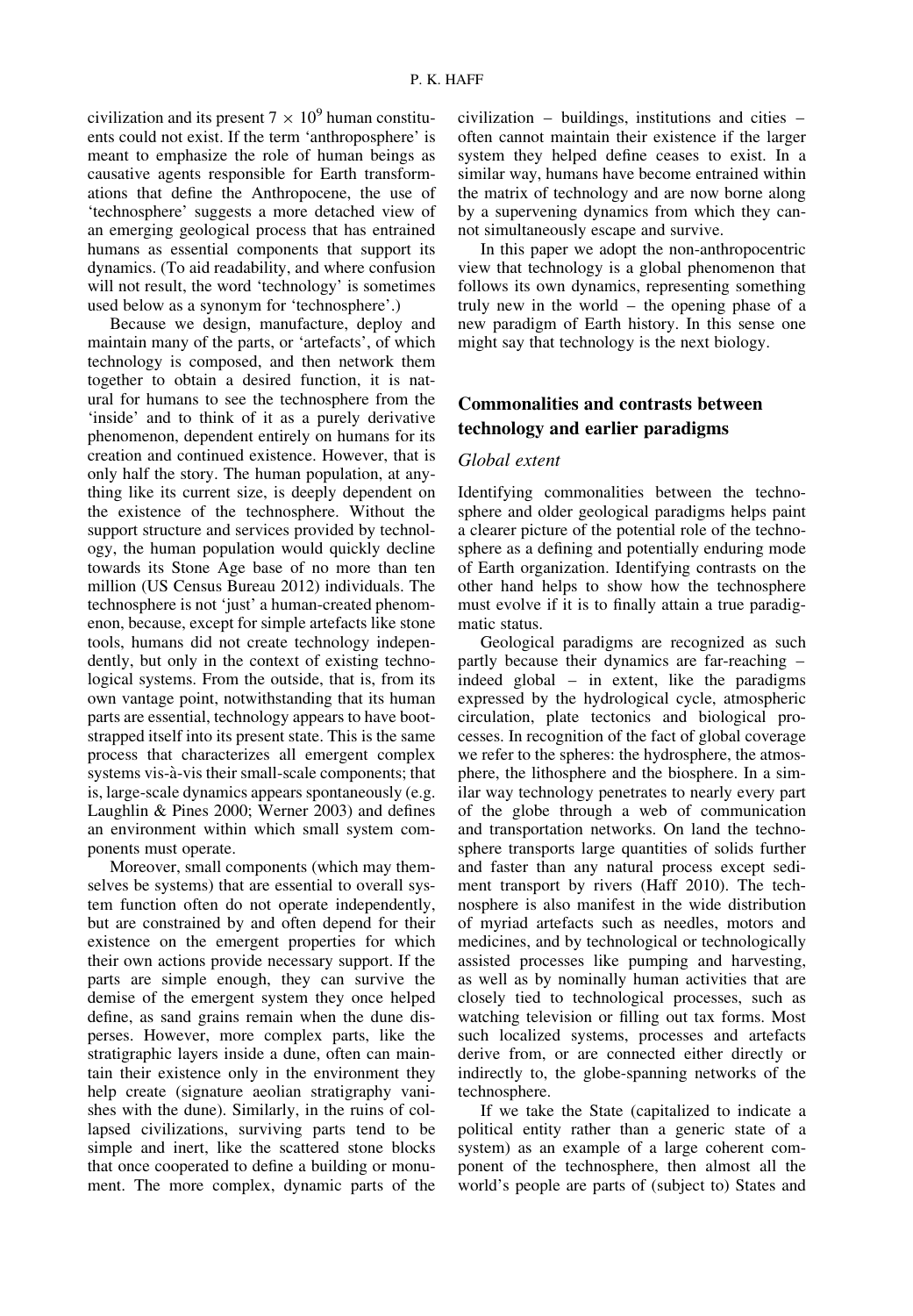thus are parts of the modern technosphere. The principal exceptions are certain populations that occupy mountainous or other difficult-to-access terrains, such as swamplands. One of the best studied (Scott 2010) examples of these remote, outsidethe-modern-technosphere populations is Zomia (population on the order of 100 million), a rugged, mountainous region in SE Asia that is congruent with no State but laps across the boundaries of China, Vietnam, Thailand and other internationally recognized polities. Here, the early technosphere appeared in the last millennium or two in the form of States occupying valley bottoms and depending for their existence on wet-rice cultivation and the presence of large, sedentary human populations. The mountainous hinterlands of Zomia provided protection over many centuries for tribal peoples who, surviving through swidden agriculture and non-sedentary ('nomadic') lifestyles, rejected the hegemony of the valley States, which were unable to easily project power beyond the smooth flatlands that sustained the valley padis. Continued evolution of technology with instantaneous communications over great distances, domination of the third dimension by aircraft, and introduction of heavy machinery to construct roads and railways through difficult terrain had, by the mid-twentieth century, threatened the existence of humanity's largest, and one of its last, refugia from the technosphere. In subduing the last vestiges of mass resistance to assimilation, the technosphere seems to be approaching, as if towards a mathematical limit, domination of 100% of the world's people. The technosphere is in any practical sense a global phenomenon, spanning the planet and absorbing into itself almost all of the world's human population.

#### Appropriation of resources

The physical components of a geological paradigm are constructed from parts cadged from the Earth's supply of resources, including from resources used by older paradigms. For example, the biosphere is built up in large part of carbon, oxygen and hydrogen (water) abstracted from the atmosphere and the hydrosphere, and incorporates inorganic atoms derived from mineral grains in the lithosphere. The technosphere abstracts water from the hydrosphere for urban consumption, irrigation and to supply industry, appropriates organic material from the biosphere (such as wood and agricultural products), uses material from the lithosphere for building materials and foundations and as a medium to support agriculture, and captures oxygen from the atmosphere to support the combustion of its main energy source, fossil fuels derived ultimately from the biosphere, as well as for the

burning of food calories, which power its human and other animal parts.

Redesigned organisms, such as those that comprise livestock and cereal grains or that produce fibres for textiles, can be interpreted as newly constructed parts of the technosphere rather than as appropriated parts of the biosphere. Although the processes that govern domesticated organismal metabolism are essentially the same as those of related organisms in the natural biosphere, the domesticated organisms themselves exist with their present large populations only because of technological processes that support them and which they in turn support. Most of the physical organisms themselves were never part of the natural biosphere but were born, so to speak, directly into the technosphere. Only the information on how to construct them was appropriated. In the same way, human organisms, whose function is essential to the existence of the technosphere, can be viewed as newly constructed technological parts based on old design information (DNA) captured from the biosphere.

Besides appropriating mass and information, a geological paradigm must capture for its own use some fraction of existing energy stores and flows. Because geological paradigms are dynamical systems that help to define the global environment, their power requirements are large (data in the following from Sassoon et al. 2009; see also Hermann 2006). Units of power are terawatts, TW ( $10^{12}$  W). From an incident solar flux of c. 162 000 TW, the atmosphere absorbs energy (or destroys or converts exergy, or usable energy) at a rate of 31 000 TW, of which c. 870 TW appears as kinetic energy of the winds. The hydrosphere absorbs another 41 000 TW in evaporating water. Absorption by the biosphere of 15 000 TW leads via photosynthesis to the generation of chemical energy in plant matter at a rate of c. 90 TW, of which the technosphere appropriates almost 10 TW (agriculture and forestry). Fossil fuels, uranium and renewable energy sources provide energy to the technosphere at a rate of c. 17 TW (IEA 2012). This is an appreciable fraction of the geothermal energy flux (32 TW), the biochemical energy flux (90 TW) and the gravitational power load of the world's rivers (7 TW), suggesting the susceptibility of parts of the land surface, the biosphere and the fluvial portion of the hydrosphere to disruption or appropriation by the technosphere.

Geological paradigms emerge when a large energy source is available and the environment contains many similar parts whose individual properties provide a basis for collective use of available energy to perform work. Molecules of oxygen, nitrogen and water are abundant; they form fluids under a wide range of environmental conditions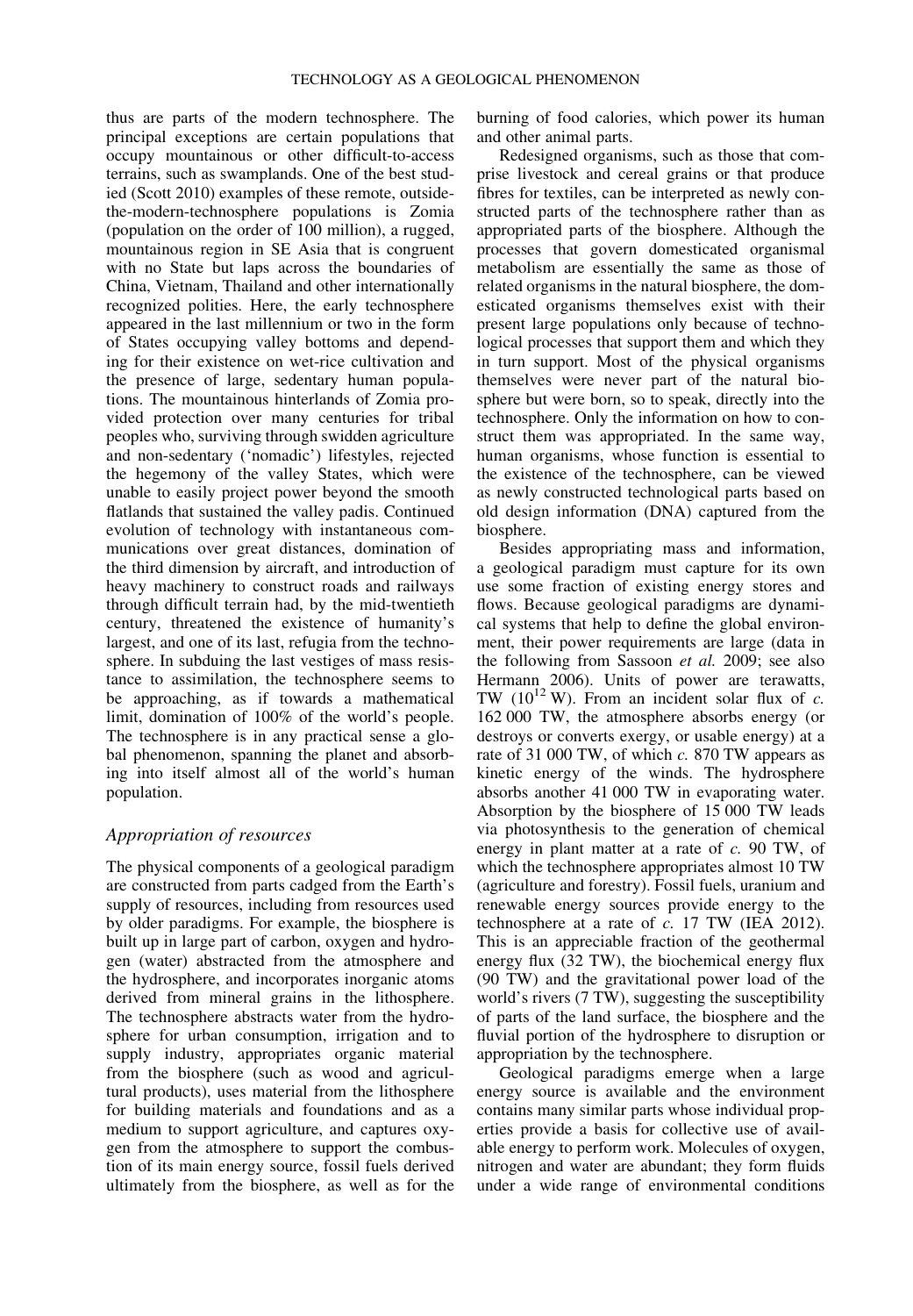(conditions of temperature and pressure that their own collective properties help create), and, under forcing powered ultimately by solar radiation, they constitute large aggregated volumes of water and air that flow across the planet. Because each molecule of a given type has identical properties, essentially all molecules that can potentially participate in their respective cycles actually will participate if the energy supply is large enough. In a similar way, for humans, the distribution over a large number of individuals of characteristics such as acquisitiveness that result in demand for goods and services requiring energy to manufacture and deliver, renders human parts susceptible to entrainment into large-scale collective behaviour in the presence of a suitably large accessible energy source, such as fossil fuels. As with the molecules that support the atmospheric and hydrological paradigms, similarities between parts make it probable that each human participates in the dynamics of the emerging technological paradigm.

If the inclination to acquire is not saturated at a given level of average per capita energy consumption, there is scope for technological energy consumption to increase. The 'principle of maximum entropy production' (PMEP) asserts that sufficiently complex dynamic systems will evolve to a state in which usable energy is consumed as fast as possible, consistent with extant constraints (Kleidon & Lorenz 2005). Although not proven (but see Niven 2009), PMEP appears to have had some success in application to energy consumption by the Earth's atmosphere in predicting the distribution of average meridional temperature and cloudiness (Paltridge 1975). PMEP applies to steady-state systems and thus is not expected to describe the present state of rapidly accelerating technological energy use. However, if a state of higher energy consumption can potentially be realized, that is, if there are no constraints that prohibit a faster rate of energy consumption, then PMEP suggests that the technosphere will tend to evolve towards increased appropriation of usable energy (Haff 2013), bearing its human parts along in the process.

### Conservative nature of geological paradigms

Geological paradigms are conservative. The elements and functionality of pre-existing paradigms can survive the emergence of a new geological paradigm, even in the face of capture of some of their structural and metabolic resources. In a thermodynamic transition occurring less than 200 hundred million years after the formation of the molten planet, the Earth's surface solidified (Wilde et al. 2001), representing an early crustal paradigm; the pre-existing magma ocean did not disappear,

however, but lived on just beneath. Later in Earth history, the biosphere arose and modified the atmosphere (e.g. by oxygenation), the hydrosphere (by influencing precipitation patterns, groundwater levels and river flow) and the solid Earth surface (by enhancing weathering and soil formation and by impeding erosion), but the earlier paradigms continued to function, if in modified ways. The winds still blew, the rivers still flowed, and mountain ranges still rose and fell. More recently, technology has appropriated large quantities of 'natural resources' from the biosphere, hydrosphere and lithosphere, but, at least for the time being, the ancient paradigms continue as globally organized systems. One reason for the conservatism of paradigms is that the conditions required for their emergence and function were defined to a large extent by the pre-existing environment, which provided a framework conducive to the gestation of the new paradigm and without which ramp-up of the emergent dynamics would not be possible. For example, plate tectonics required the continued existence of the fluid Earth – if in modified form – in order for plates to move across the Earth's surface, to subduct and for new plates to form, while biological systems required the continuing function of the hydrological cycle, and so on.

Technology emerged on an Earth filled with materials, energy stores and flows, and functioning dynamical systems that were products or components of these earlier natural paradigms. Processes, systems and stores that today remain essential to human well-being (and thus to technological function) comprise the elements of what is called natural capital (e.g. Daily 1997). Natural capital includes the Earth's thick, fertile soils, mineral resources, bacterial and chemical populations that breakdown or recycle wastes, sources of fresh water, soil mechanisms that filter or detoxify contaminants, a reasonably stable and equable climate, and biological diversity, among many other examples. A principal criticism of the rapidly expanding growth of technology centres on its non-conservative function, that is, on the effects of the destruction of natural capital as measured by (high) rates of, for example, urban growth, landuse change, destruction of rain forests, extinction of biological populations, and consumption of finite stores of oil, gas, coal and other Earth materials on which our well-being depends. Their conservative nature still serves earlier paradigms, but technology seems to be on a course to abandon the conservative dynamics that has been essential for its emergence and function. Technology is the first geological paradigm complex enough to become aware, through its human components, of the essential contribution to its own existence of the support provided by established paradigms. Whether this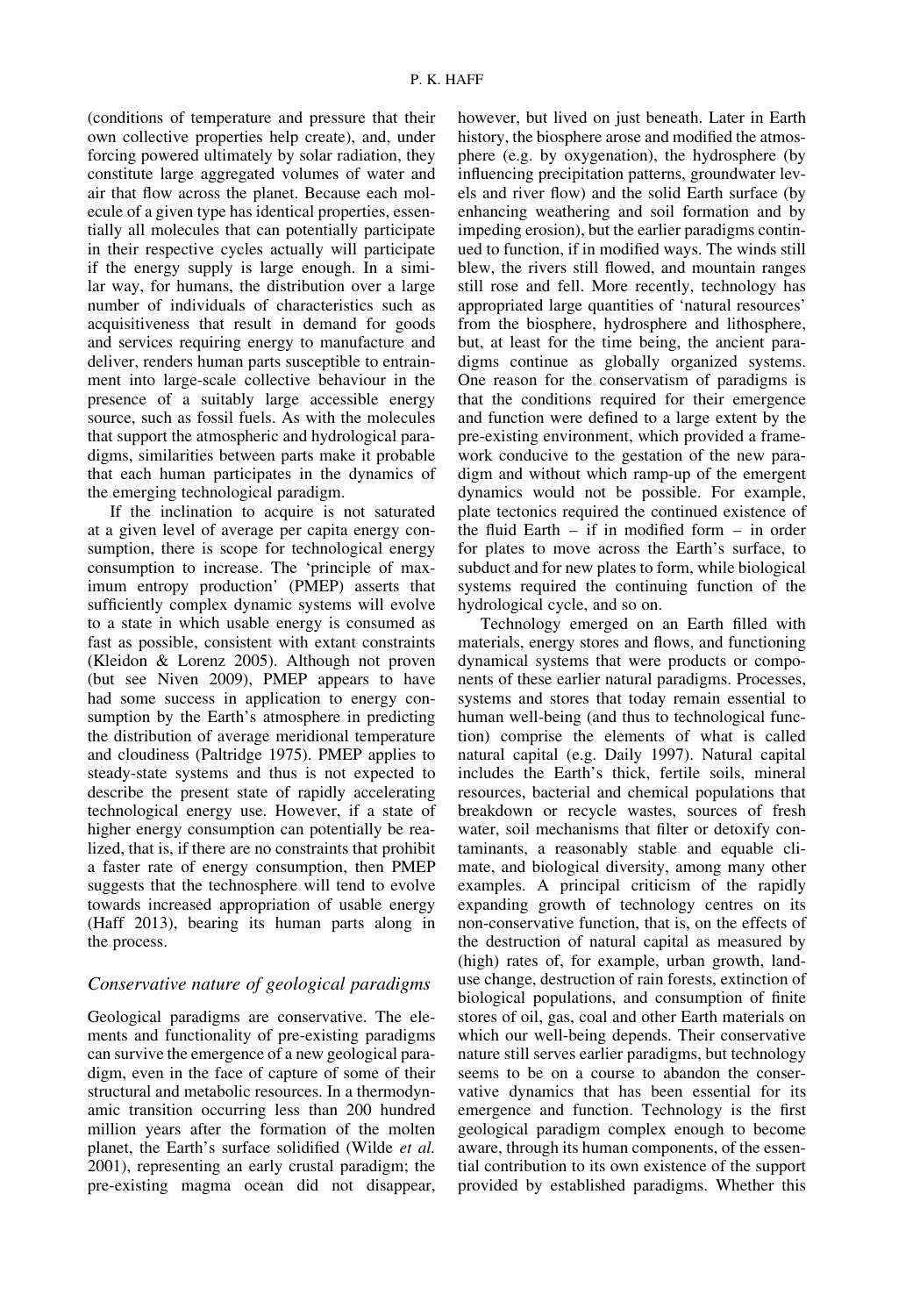awareness will lead to the conservation of a sufficient quantity of natural capital to maintain technological function (and thus the well-being of humans) is the basic question of environmental science. The answer to this question may also determine whether or not the technosphere will, in the long run, become an established rather than a failed geological paradigm.

#### Recycling of mass resources

Recycling of mass resources plays an essential role in the function of established geological paradigms. A water drop falling from a cloud on its way to the ocean must be replaced by an equivalent mass of evaporated (recycled) water or the hydrosphere will soon cease operation for lack of atmospheric moisture. Whether it be the lithosphere, hydrosphere, atmosphere, biosphere or technosphere, over a long enough period of time the (finite) mass resources on which paradigm function depends will be drawn down in the absence of recycling, leading to limitations on paradigmatic activity. In biology, Liebig's law of the minimum (Odum 1971) stipulates that plant population growth is controlled by the availability of the 'scarcest' nutrient. Return of nutrients to the soil by organisms is a recycling process that helps limit the effects of scarcity of essential minerals. The technosphere recycles some kinds of materials. Over much of the history of technology, metals like gold and silver have served an important role in facilitating mass and energy flows through society. Coinage was not discarded after a sale, but instead soon returned to the monetary circulatory system. Many other metals are important nutrients for technological metabolism (e.g. rare earth metals), and a few are used as major structural elements (principally iron and aluminium). As ore deposits are exhausted, metal recycling (e.g. Rauch & Pacyna 2009; Goldstein 2012) will become increasingly necessary if the technosphere is to maintain its high level of metabolic function. However, at the present time, the technosphere is a poor recycler of many of the critical resources that it uses.

In a closed environment like the Earth (essentially no mass input or output), every metabolizing system must eventually recycle its own waste products (or rely on other systems to do so), otherwise accumulation of spent material (i.e. pollutants) will impair system function. If leaf litter produced by a forest were not recycled it would soon build up to a point where the trees that produced it were buried by their own detritus. In the case of the technosphere, the most important example of mass pollution may be the buildup of atmospheric carbon dioxide. Warming of the atmosphere is likely to lead to rapid sea-level rise and submergence of

coastal cities and infrastructure, putting as many as 200 million people at risk of becoming environmental refugees (Myers 2002). The ensuing climate disruption could also lead to large-scale crop failures through drought, flood, pest infestations or other possible impacts of climate destabilization (Ehrlich & Ehrlich 2013). Failure of even a modest fraction of the industrial global agriculture enterprise (which in its use of nitrogen fixed through the Haber–Bosch process is estimated to support  $c. 40\%$  of the world's population; Smil 1999) would be a disaster for humanity. If continued carbon emission without recycling should ultimately degrade or eliminate the participation of a large enough number of humans in their active roles as technospheric parts, then the metabolism of the technosphere would decline.

The recycling shortcomings of the technosphere with respect to carbon and other essential inputs may make it appear a poor candidate for a new paradigm, especially when compared to the ability of, say, the biosphere to recycle its own waste. However, this comparison is somewhat misleading. Over geological history the biosphere has also failed to recycle its own wastes, with catastrophic consequences for many species. In the time leading up to the Great Oxidation Event about 2.4 billion years ago (e.g. Lenton & Watson 2011), proto-cyanobacteria evolved that were capable of oxygenic photosynthesis, using sunlight to split water, freeing up electrons for metabolic use. These novel organisms, however, failed to recycle the resulting toxic oxygen waste stream. As a consequence of loading the atmosphere with large quantities of poisonous waste, much of the rest of the biosphere was forced to evolve mechanisms to detoxify or respire oxygen, or to retreat to sequestered anaerobic environments (Sessions et al. 2009).

Today, the biosphere is, in the main, an effective recycler of its own wastes, partly as a consequence of the long period of time that evolution has had to select against organisms that degrade their own ability to reproduce by polluting their environment or that are unable to tolerate levels of environmental pollution generated by the rest of the biosphere. That technology exhibits a massive failure to recycle may be a consequence of its status as a new geological phenomenon. Over a long enough period of time, mass flow loops may close. Whether the rapid pace of technological change will generate effective recycling mechanisms for the resulting waste stream soon enough to limit having a large impact on the climate, and hence a braking effect on technology, is unknown. Although technologydriven climate change may exacerbate key vulnerabilities in areas such as food supply, infrastructure and human health (Schneider et al. 2007), to the detriment of human as well as technospheric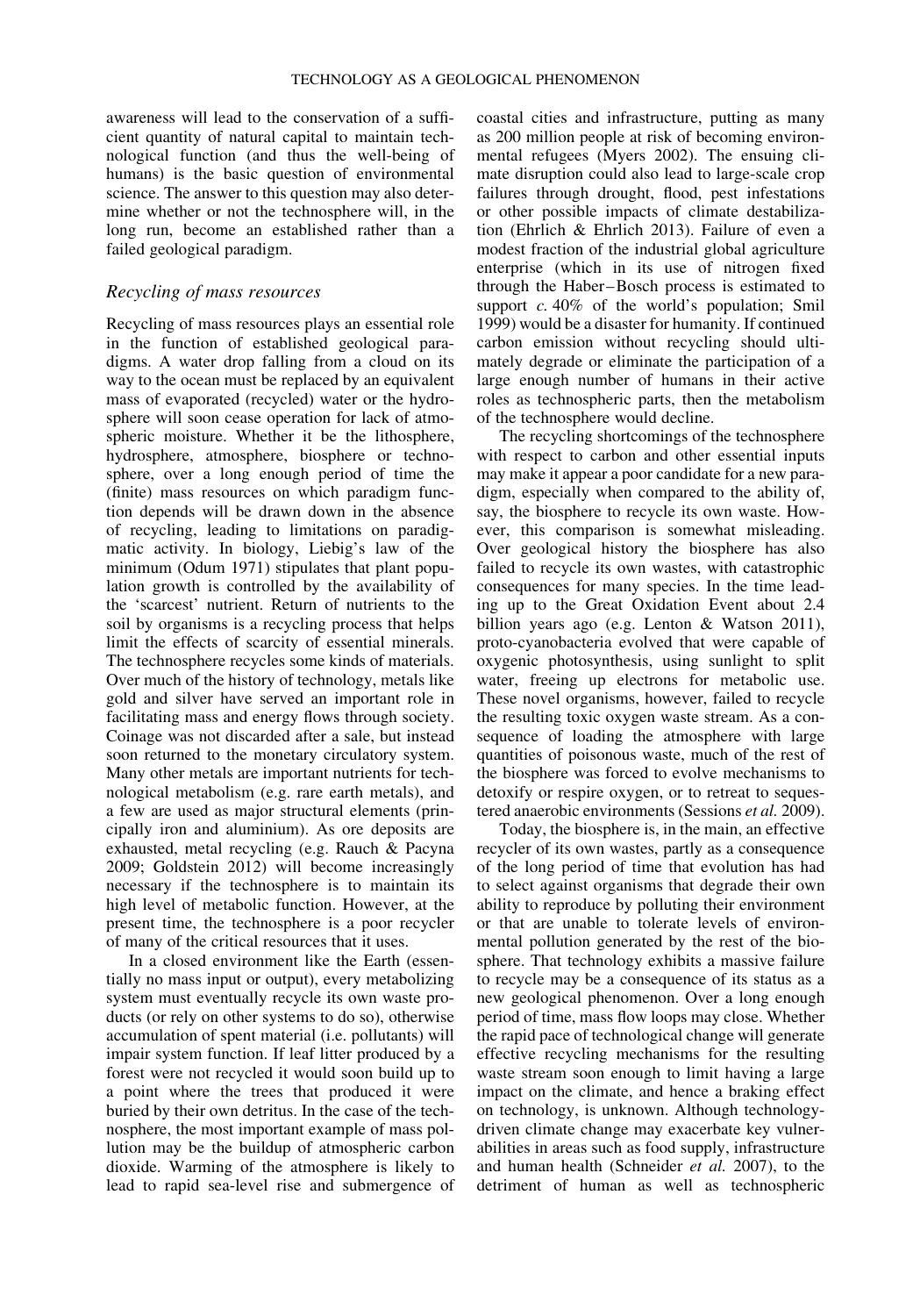well-being, the ability to recycle at a rate that can maintain current environmental conditions is not necessarily a requirement for the continued emergence of a technological paradigm. The experience of the biosphere in the wake of the Great Oxidation Event shows that even a massive failure to recycle environmental pollutants need not necessarily signal the end of a paradigm. If technological recycling fails to spin up soon enough to avoid catastrophic (as seen by humans) reorganization of global Earth function, that may not be the end of the game but just a change in rules. In the extreme case that Homo sapiens became extinct, then presumably the emergence of the technological paradigm would stop, and the evidence of the brief technological excursion by the Earth would be compressed to a thin line in the future sedimentary record. Technology would have been an event, analogous to the Cretaceous–Tertiary impact, not a new paradigm of Earth function. However, if human extinction does not occur, then the technosphere may survive the large changes in environmental variables that it is causing, as has been the case for the biosphere. By adjusting to the new Earth environment, in company with a stressed but surviving human population, the technosphere may evolve in ways we cannot predict or perhaps even imagine.

#### Autonomy of paradigms

Natural geological paradigms that emerged before humans came on the scene were autonomous. That is, by definition they needed no human deliberation or control in order to function, a condition that might seem to distinguish them from the technological paradigm. We tend to see technology as a human construct under our control. Technology seems to us not autonomous but critically dependent on humans and human actions. Humans design, manufacture, construct, deploy and maintain key elements of the technosphere. Certainly, the technosphere could not exist without its human component. On the other hand, neither can any other system maintain its existence without the participation of its components – the hydrological cycle could not exist without the supporting activity of its water molecules, the rock cycle without its mineral components, and so on. That the technosphere requires for its function the participation of certain critical parts, even if they are people, does not by itself distinguish it from other geological paradigms.

One apparent difference between the technosphere and other paradigms is that for classical geological paradigms like the hydrosphere, the parts seem to come along for the ride: a drop or molecule of water is borne along in the hydrological cycle like an object on a conveyor belt. Technological systems on the other hand are often seen as driven by human decision and human actions (Haff 2012). People are proactive; technology is reactive. The computer responds to human intentions and commands. Not only did people design and manufacture it, but we personally decide how to use it – when to plug it in, turn it on, what keys to hit, and so on. The autonomous nature of technology comes more clearly into view when we move beyond technological artefacts that people interact with directly and consider larger technological systems, which contain people among their parts.

A refrigerator is a technological artefact over which the owner has some control, but the electric power grid to which the refrigerator is connected is not under the owner's control. In fact, the power grid is not really under anyone's control. It is quasi-autonomous in the sense that it cannot be shut down by human decision except for short periods of time, and most of its function occurs without human intervention or even knowledge. However, because modern complex society could not function without an essentially continuous supply of electricity, the grid must be functional most of the time for the present technosphere to exist, independent of the actions of any person or group of persons. Any large-scale attempt to shut down the flow of electricity would meet immediate resistance. Periods of disruption or failure in a tightly coupled system, like a regional component of a national power grid, are possible in the event of sabotage or the chance occurrence of rare but small cascading events, but such failures are more in the nature of glitches from which recovery is eventually possible rather than examples of terminal failure. The makeup of the grid with its rugged components, backup systems, redundancy, reserve capacity, alarms and other security systems make it much more than just a system that satisfies the basic physical requirements for generating and distributing electric power. If this is all it were, then the grid would have the same characteristics as a table-top physics experiment that could be arbitrarily taken down or reconfigured on the fly by human decision. Instead, the grid bristles with protective capabilities that help avoid or defend against challenges, human or otherwise, to its basic function. It is as if the table-top laboratory apparatus were to get a mind of its own and strongly resist any actions by the experimenter that threatened its functionality. In other words, the power grid is autonomous.

Moreover, the property of autonomy is sufficiently well developed that it trickles down even to the technological artefacts that we normally think we control. We open and close the refrigerator on impulse, but it is very difficult for a typical 'owner' to unplug his refrigerator for any extended period of time – say for a few days. This is an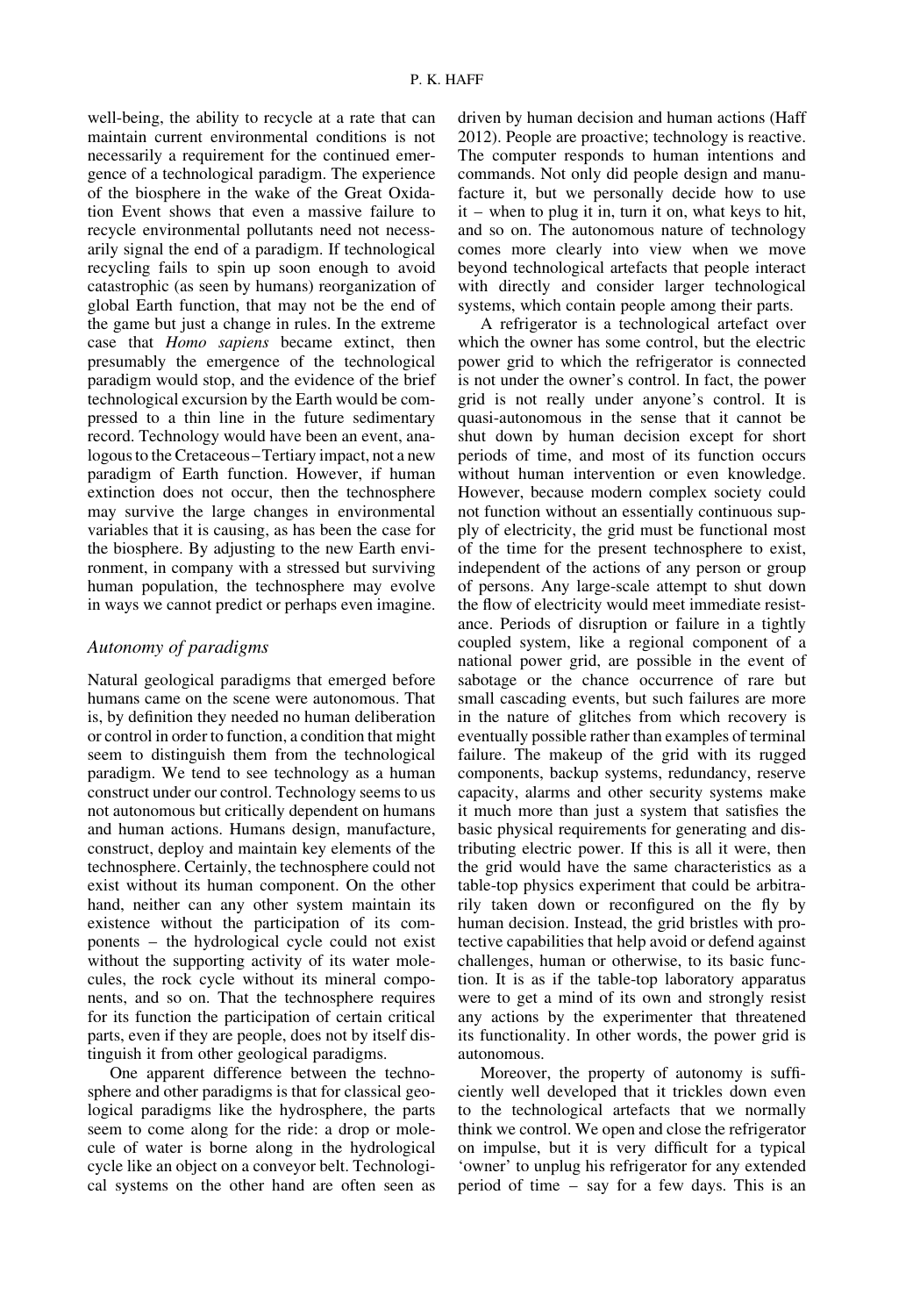objective observation that the reader can test for himself. The refrigerator shares a part of the autonomy of the grid to which it is connected and resists challenges to its functionality, especially attempts to cut off its power source.

The technosphere thus exhibits a number of properties of earlier geological paradigms. It is autonomous. It is a global phenomenon. It appropriates Earth resources, including energy, mass and information, for its own uses on a large scale. However, unlike earlier Earth paradigms, which recycle most of their waste products, the technosphere does little recycling. The future of the technosphere as a paradigm rather than just an episode in Earth history is contingent upon the emergence of effective recycling mechanisms.

#### Implications of the new paradigm

There is strategic value in looking at technology from the 'outside' as an emerging geological phenomenon. The problem of coping with the consequences of technology and technological change offers different answers, depending on whether we think of technology primarily as a human-generated and controlled phenomenon, or whether we look at it as a quasi-autonomous phenomenon that in effect operates according to its own dynamics. Looking at technology from the inside, we tend to formulate solutions to the problem of natural capital degradation that draw a straight line from the seemingly excessive use of resources like energy to policies that might restrict such use. However, prescriptions such as constricting the resource stream on which the function of technology depends, for example by taxing carbon, tend to encounter resistance. Technology is not passive but has evolved mechanisms for its own defence – a requirement of any dynamic system whose longevity is measured in a large number of internal clock cycles, such as the time between cell phone bills or elections. The most important of these defenses is preemptive in nature and takes advantage of fundamental properties of its human parts, especially the property of acquisitiveness. Technology defends its mode of operation primarily by offering incentives such as abundant food, medicines, instant communication channels and other desiderata that bind, or even addict, humans to the system that produces them, as well as by less subtle mechanisms expressed via legal, judicial, political, military and other elements of the technological armory. The upshot is that attempts to ratchet back the rate of energy use and of consumption of the other resources on which this cornucopia depends, or to interfere with the continuing diversification and penetration of technology as it seeks

out new sources of energy and material resources, are automatically resisted by the feedback loops on which technological metabolism is based. This is the nature of a positive feedback loop – it has intrinsic stability against disruption – the twist here being that humans, as sentient components of such a loop, may feel surprise or dismay upon realizing their enforced participation in a dynamics they thought they controlled. Policies that are based only on a consideration of future human wellbeing and do not take into account the needs of technology, especially the need to continue metabolizing at a high rate – which is the source of the constraints and incentives that channel human behaviour towards technology-friendly activities and is thus the *sine qua non* of technology – are likely to fail or be slow to implement because they consider the implicit two-way compact between system and parts only from the viewpoint of the parts.

With respect to human well-being, a high rate of technological energy consumption is, by itself, not the central problem. Global warming is not a necessary consequence of a high rate of energy use, but of the lack of adequate recycling mechanisms. The hydrosphere consumes energy more than a thousand times faster than the technosphere, but it recycles its own waste (fallen rainwater). The technosphere, in burning fossil fuels, operates without any provision to recycle a major waste product, carbon. From the point of view of an autonomous technosphere, climate change is not a problem to be solved by using less energy, but by using more energy. As seen from the dynamics of the Carnot engine, whatever useful work is done by a system, additional energy is required to power a recycling mechanism.

Efforts to ramp up 'renewable' energy sources such as those based on wind or photovoltaics offer new ways to use energy to do work without the principal drawback of fossil-fuel combustion, that is, without the need to recycle carbon. However, renewables technology is still technology. Trying to fix the climate problem by turning to renewables may therefore not lead where it seems. This will be the case if opportunities offered by renewables appear different to the technosphere than to humans. The emergence of new technological subsystems that can capture abundant but previously unavailable or little-used renewable resources like that provided by sunlight may just as likely be an opening move in the expansion of the technosphere towards massive increases in the use of these new resources than simply a way to substitute new cleaner energy sources for older sources that degrade the environment. For example, with regard to solar energy, there is no reason to expect that the technosphere will limit itself to extracting energy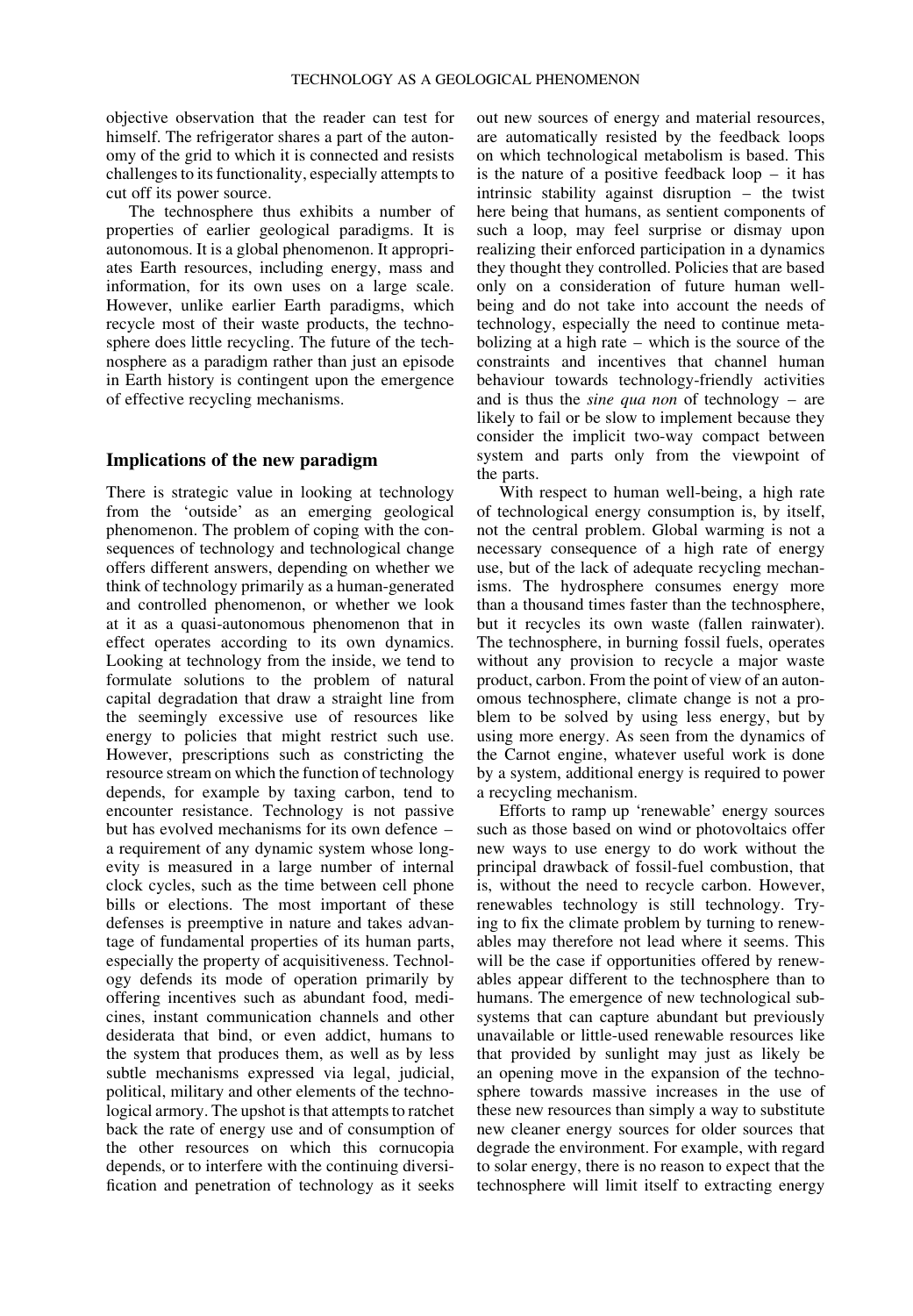from just the fraction of the solar radiation flux that happens to be incident on the planetary disk. Technology is already extending itself into space and it may not be indifferent to the large fluxes of solar energy available there. Geoengineering proposals to counteract global warming by deploying a cloud of refractive 'flyers' in space to deflect incident solar energy away from the Earth are already on the books (Angel 2006). However, deflecting sunlight is throwing away usable energy. It is a short step to see how this idea might be retuned to do just the opposite  $-$  to capture the energy of photons in space that would have missed the Earth and then transmit the energy down to the Earth's surface (e.g. in the form of microwaves; Glaser 1968). This is not a prediction, but illustrates how looking at the technosphere from the outside provides its own perspective on possible Earth futures.

Whatever the future of particular renewable energy sources, the driving forces are already in place for transition to rates of energy consumption that are larger than, and perhaps much larger than, the current power level of fossil-fuel use. Two such drivers are the unsatisfied aspirations of the world's energy-poor humans and the need to recycle wastes. Average global per capita energy use (2010) is about 40% of the rate of per capita energy consumption in Organisation for Economic Co-operation and Development (OECD) countries (IEA 2012). Closing this gap would require an increase in the power level of the technosphere by a factor of about 2.5, from 17 TW to 42 TW. To bring world per capita energy use to the level of North American consumption would require an increase by a factor of 4 to a total of 68 TW. The need to recycle metabolic waste products generated by an increasingly energy-consumptive population would further increase power demand. With the appearance of effective technospheric recycling mechanisms, a third easily imagined driver of future energy consumption would be the realization that the current level of per capita energy use in rich societies does not represent any kind of natural or intrinsic or perhaps even desirable limit to the rate at which one might use energy. If the lives of people in rich societies today are supported by energy use at an average per capita rate of 10 kW (US in 2011; EIA 2012), the question may arise of why not 20 kW in the future, for everyone? Realtime decisions and choices by humans within the context of their cultural and political institutions will help determine the details of how potential drivers translate into future energy use. However, looking at the world from the point of view of a still emerging geological paradigm we should expect that the framework for our decisions and choices will be shaped and guided by the needs of the technosphere as well as by human needs.

I would like to thank N. Cassar and E. Goldstein for critical commentary and for suggestions for improving the manuscript.

## References

- Angel, R. 2006. Feasibility of cooling the Earth with a cloud of small spacecraft near the inner Lagrange point (L1). Proceedings of the National Academy of Science of the USA,  $103$ , 17 184-17 189. http://dx. doi.org/10.1073/pnas.0608163103
- BARNOSKY, A. D., MATZKE, N. ET AL. 2011. Has the Earth's sixth mass extinction already arrived? Nature, 471, 51–57. http://dx.doi.org/10.1038/nature09678
- CRUTZEN, P.J. 2002. Geology of mankind. Nature, 415, 23.
- Crutzen, P. J. & Stoermer, E. F. 2000. The Anthropocene. Global Change Newsletter, 41, 17-18.
- DAILY, G. C. (ed.) 1997. Nature's Services: Societal Dependence on Natural Ecosystems. Island Press, Covelo.
- EHRLICH, P. R. & EHRLICH, A. H. 2013. Can a collapse of global civilization be avoided? Proceedings of the Royal Society B, 280, 20122845. http://dx.doi.org/ 10.1098/rspb.2012.2845
- EIA 2012. Annual Energy Review 2011. US Energy Information Agency, DOE/EIA-0384(2011). http://www. eia.gov/totalenergy/data/annual/pdf/aer.pdf
- FAO 2011. FAOSTAT. Food and Agricultural Organization of the United Nations. http://faostat.fao.org/ site/377/DesktopDefault.aspx?PageID=377#ancor
- Glaser, P. E. 1968. Power from the Sun: its future. Science, 162, 857–861.
- GOLDSTEIN, E. 2012. Possible dynamics of technological metals in the Anthropocene. 2012 Fall Meeting of the American Geophysical Union. Abstract GC53C-1292. http://fallmeeting.agu.org/2012/eposters/eposter/ gc53c-1292/
- HAFF, P. K. 2010. Hillslopes, rivers, plows, and trucks: mass transport on Earth's surface by natural and technological processes. Earth Surface Processes and Landforms, 35, 1157–1166. http://dx.doi.org/10. 1002/esp.1902
- HAFF, P. K. 2012. Technology and human purpose: the problem of solids transport on the Earth's surface. Earth System Dynamics, 3, 417-431. http://dx.doi. org/10.5194/esd-3-149-2012
- HAFF, P. K. 2013. Maximum entropy production by technology. Accepted for publication. In: Dewar, R. C., Lineweaver, C., Niven, R. & Regenauer-Lieb, K. (eds) Beyond the Second Law: Entropy Production and Non-Equilibrium Systems. Springer, Berlin, in press
- Hermann, W. A. 2006. Quantifying global exergy resources. Energy, 31, 1685–1702.
- IEA 2012. Key World Energy Statistics. International Energy Agency. http://www.iea.org/publications/ freepublications/publication/kwes.pdf
- IPCC 2007. IPCC Fourth Assessment Report: Climate Change 2007. Intergovernmental Panel on Climate Change. http://www.ipcc.ch/publications\_and\_data/ publications\_and\_data\_reports.shtml#1
- KLEIDON, A. & LORENZ, R. (eds) 2005. Non-Equilibrium Thermodynamics and the Production of Entropy: Life, Earth, and Beyond. Springer, Berlin.
- Laughlin, R. B. & Pines, D. 2000. The theory of everything. Proceedings of the National Academy of